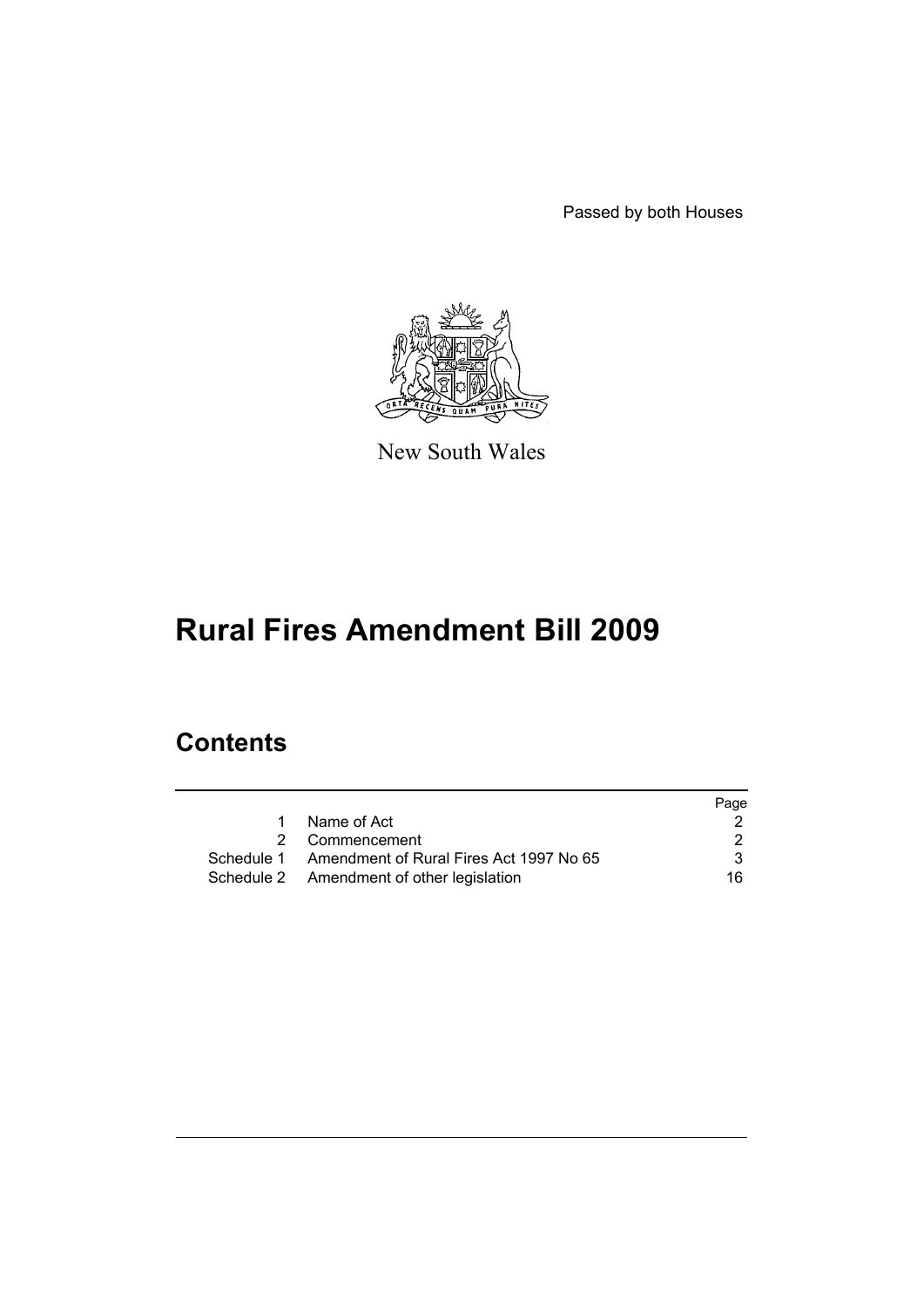*I certify that this public bill, which originated in the Legislative Assembly, has finally passed the Legislative Council and the Legislative Assembly of New South Wales.*

> *Clerk of the Legislative Assembly. Legislative Assembly, Sydney, , 2009*



New South Wales

# **Rural Fires Amendment Bill 2009**

Act No , 2009

An Act to amend the *Rural Fires Act 1997* to make further provision in relation to the management of bush fire hazard reduction work, the investigation of rural fires and the functions of the NSW Rural Fire Service; to increase the penalty notice amounts for certain fire-related offences; and for other purposes.

*I have examined this bill and find it to correspond in all respects with the bill as finally passed by both Houses.*

*Assistant Speaker of the Legislative Assembly.*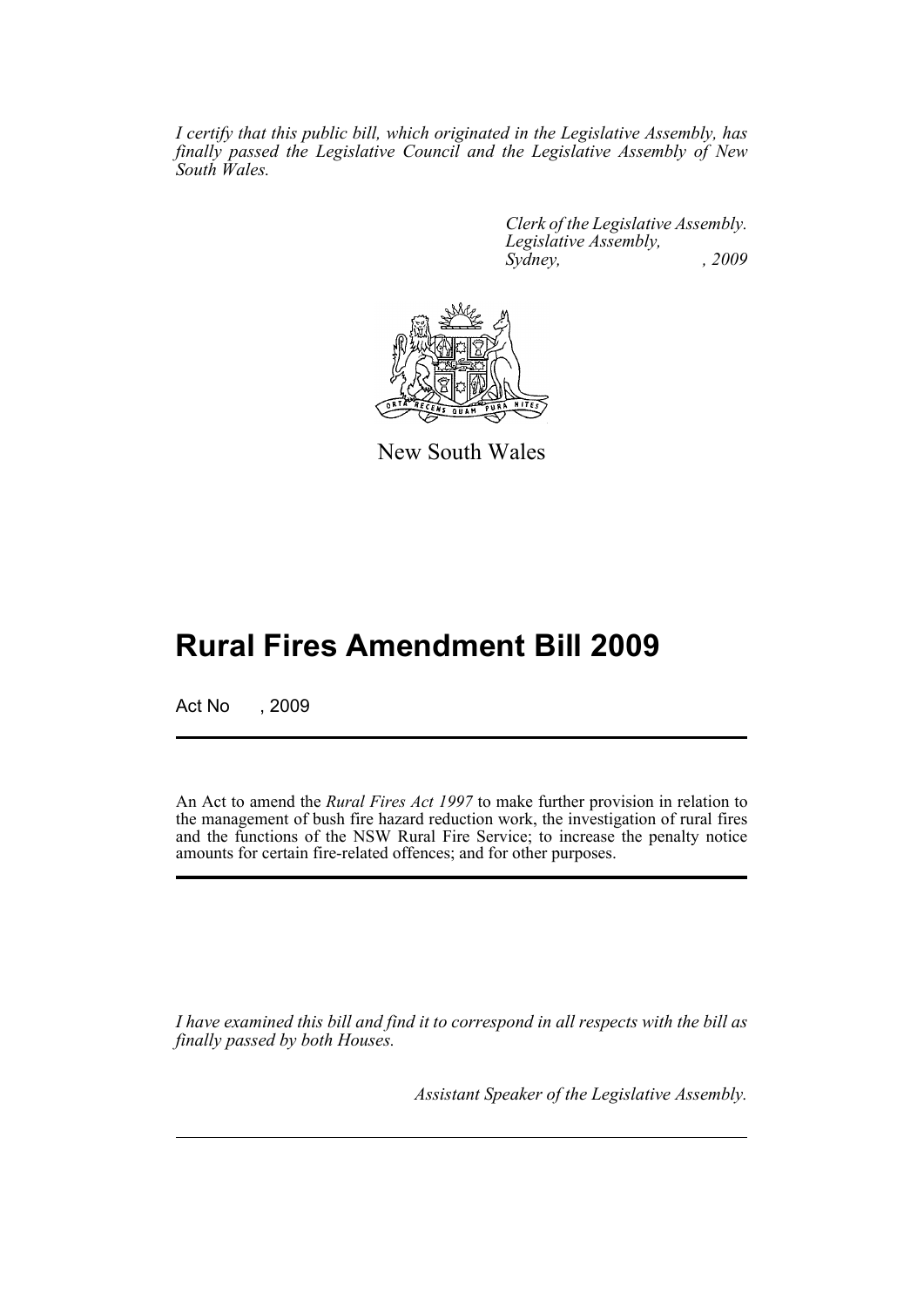# <span id="page-2-0"></span>**The Legislature of New South Wales enacts:**

## **1 Name of Act**

This Act is the *Rural Fires Amendment Act 2009*.

# <span id="page-2-1"></span>**2 Commencement**

This Act commences on a day or days to be appointed by proclamation.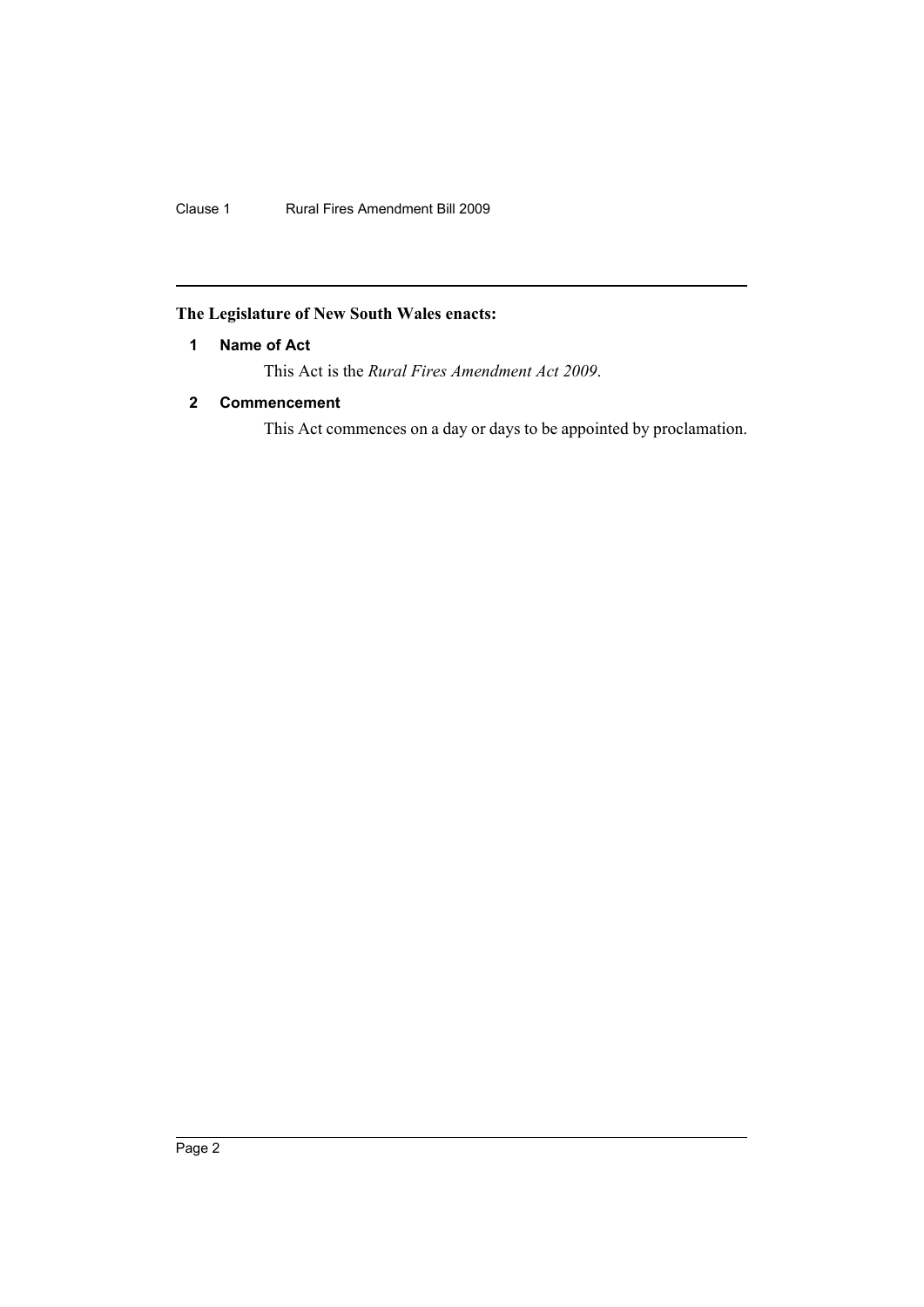Amendment of Rural Fires Act 1997 No 65 Schedule 1

# <span id="page-3-0"></span>**Schedule 1 Amendment of Rural Fires Act 1997 No 65**

#### **[1] Section 14 Delegation by Commissioner**

Insert before section 14 (2) (a):

(a1) section 70 (Bush fire hazard reduction work in default of compliance with notice),

#### **[2] Section 22A**

Insert after section 22:

#### **22A Power to remove persons or obstacles**

An officer of a rural fire brigade or group of rural fire brigades may cause to be removed any person, vehicle, vessel or thing the presence of whom or which at or near a fire, incident or other emergency might, in the officer's opinion, interfere with the work of any rural fire brigade or the exercise of any of the officer's functions.

#### **[3] Part 2, Division 3A**

Insert after Division 3:

# **Division 3A Power to enter land to investigate fires**

#### **33A Object of Division**

The object of this Division is to assist in the prevention of fires by expressly authorising entry onto land to investigate the cause or origin of a fire.

#### **33B Power to enter land up to 24 hours after fire**

- (1) The Commissioner may enter and inspect any land for the purposes of investigating the cause or origin of any fire that has occurred on that land or any adjacent land, but only for a period of up to 24 hours after the fire has been put out.
- (2) The power conferred on the Commissioner under subsection (1) may be exercised with or without the consent of the owner or occupier of the land concerned.
- (3) This section does not authorise the Commissioner to enter any part of land used only for residential purposes without the authority of a search warrant under section 33C or the consent of the owner or occupier of the land concerned.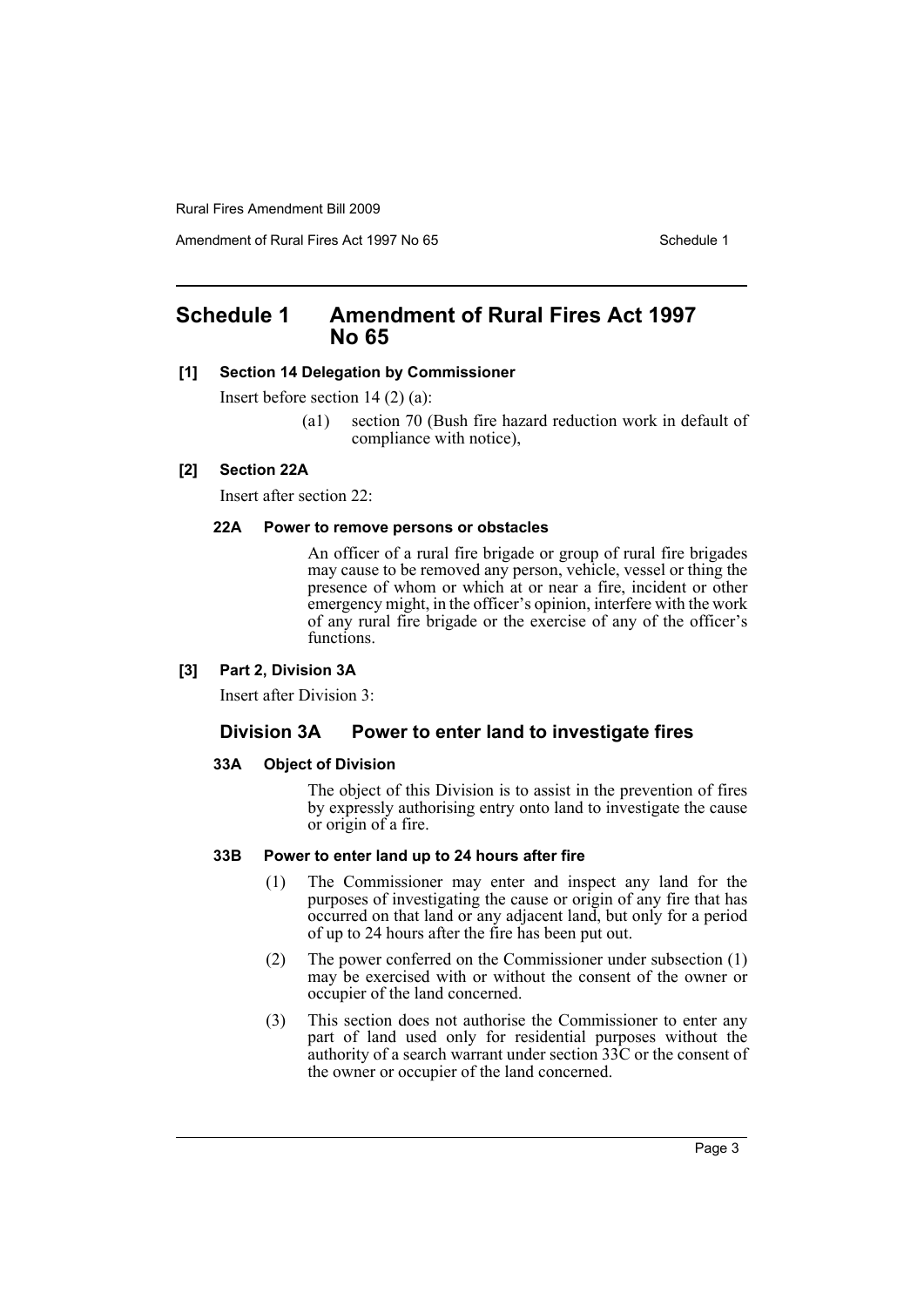(4) In this section and in section 33C, *land* includes any building on the land.

#### **33C Search warrants**

- (1) The Commissioner may apply to an authorised officer for a search warrant for any land if the Commissioner reasonably believes that entry onto the land is necessary for the purposes of the investigation of the cause or origin of any fire that has occurred on that land or any adjacent land.
- (2) An authorised officer to whom an application is made may, if satisfied that there are reasonable grounds for doing so, issue a search warrant authorising the Commissioner or any other person named in the warrant to enter land for the purposes of the investigation of the cause or origin of any fire that has occurred on that land or any adjacent land.
- (3) Division 4 of Part 5 of the *Law Enforcement (Powers and Responsibilities) Act 2002* applies to a search warrant issued under this section.
- (4) In this section: *authorised officer* has the same meaning as in the *Law Enforcement (Powers and Responsibilities) Act 2002*.

#### **33D Functions of Commissioner that may be exercised by others**

- (1) Any function conferred or imposed on the Commissioner under section 33B or 33C may be exercised by the Commissioner of NSW Fire Brigades, but only to the extent that the function is exercisable in respect of land within a fire district.
- (2) Without limiting section 14 (1), the Commissioner may delegate any function conferred or imposed on the Commissioner under section 33B or 33C to a fire fighting authority or a member of staff of a fire fighting authority.
- (3) Subsection (1) does not limit any of the functions of the Commissioner of NSW Fire Brigades under the *Fire Brigades Act 1989*.

#### **[4] Section 44 Commissioner's responsibility**

Omit "officers of the Forestry Commission, officers of the National Parks and Wildlife Service" from section 44 (2).

Insert instead "a member of staff of the Department of Industry and Investment, a member of staff of the Department of Environment, Climate Change and Water".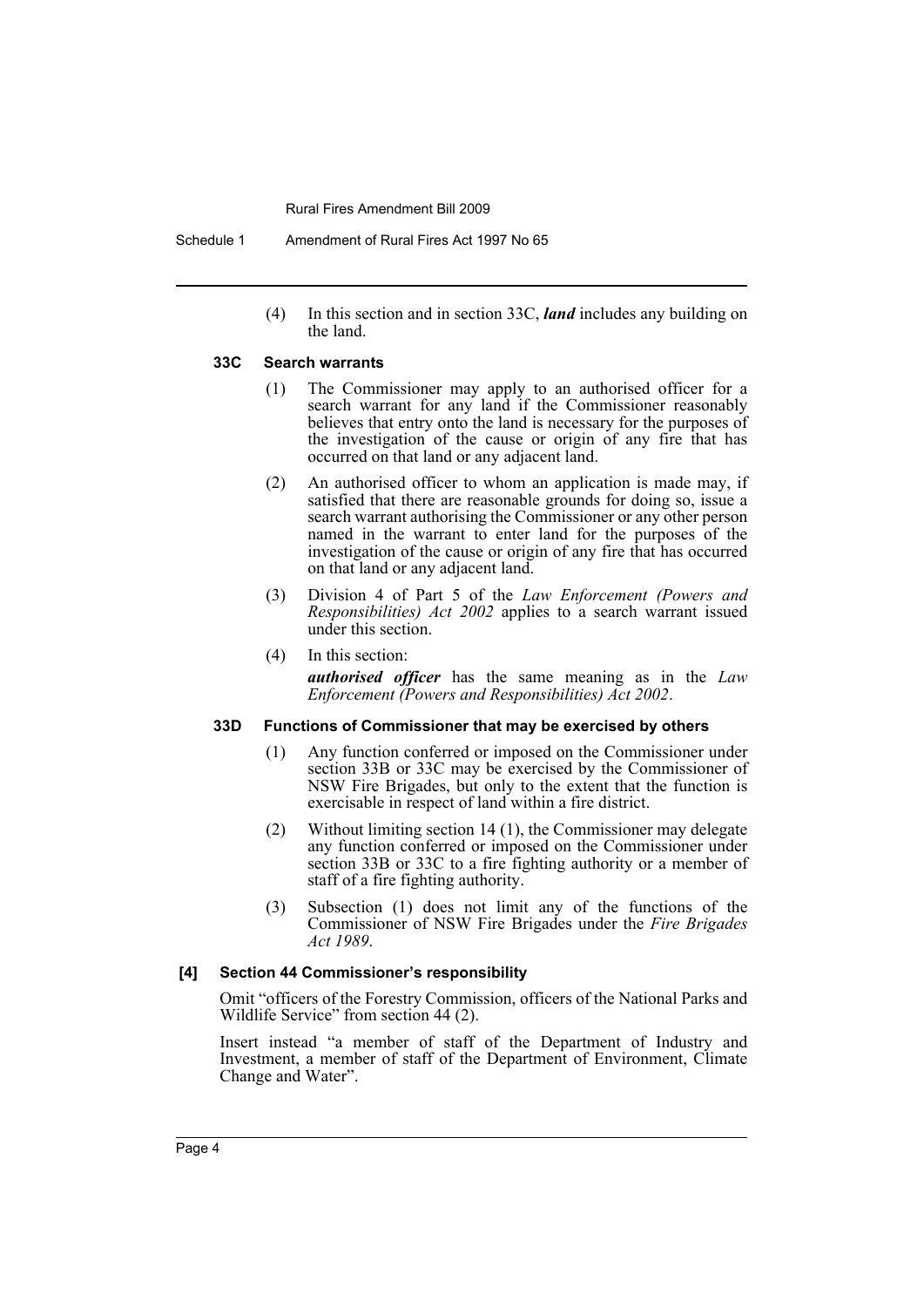Amendment of Rural Fires Act 1997 No 65 Schedule 1

#### **[5] Section 47 Membership and procedure of Bush Fire Co-ordinating Committee**

Omit section 47 (1). Insert instead:

- (1) The Bush Fire Co-ordinating Committee is to consist of 13 members as follows:
	- (a) the Commissioner, who is to be the Chairperson of the Committee,
	- (b) a member of staff of New South Wales Fire Brigades nominated by the Commissioner of NSW Fire Brigades,
	- (c) a member of staff of the Department of Industry and Investment nominated by the Director-General of that Department,
	- (d) a member of staff of the Department of Environment, Climate Change and Water nominated by the Director-General of that Department,
	- (e) a person appointed by the Minister on the recommendation of the Local Government Association of New South Wales,
	- (f) a person appointed by the Minister on the recommendation of the Shires Association of New South Wales,
	- (g) a fire control officer appointed by the Minister on the recommendation of the NSW Rural Fire Service Association Inc,
	- (h) a person appointed by the Minister on the recommendation of the Commissioner of Police,
	- (i) a person appointed by the Minister on the recommendation of the Minister for Climate Change and the Environment,
	- (j) a person nominated by the Nature Conservation Council of New South Wales,
	- (k) a person appointed by the Minister on the recommendation of the NSW Farmers' Association,
	- (l) a member of staff of the Department of Human Services nominated by the Minister for Community Services,
	- (m) a member of staff of the Land and Property Management Authority nominated by the Chief Executive of the Authority.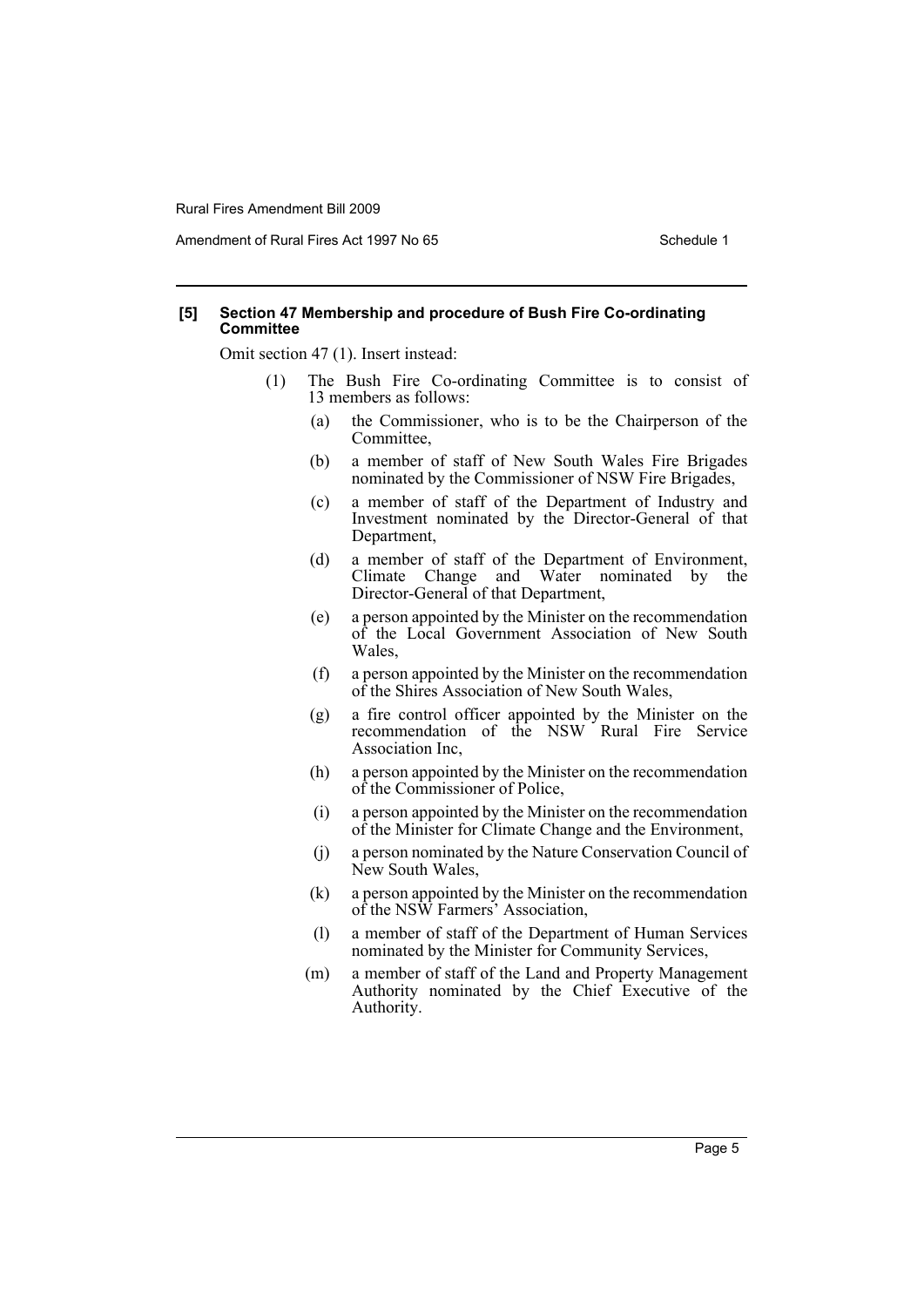Schedule 1 Amendment of Rural Fires Act 1997 No 65

## **[6] Section 48 Functions of Bush Fire Co-ordinating Committee**

Omit "Minister for Land and Water Conservation" from section 48 (2) (b). Insert instead "Minister for Climate Change and the Environment".

## **[7] Section 55 General content**

Omit "National Parks and Wildlife" from section 55 (1) (b). Insert instead "the Department of Environment, Climate Change and Water".

# **[8] Section 64 Occupiers to extinguish fires or notify fire fighting authorities**

Omit section 64 (2) (b). Insert instead:

- (b) if the fire is burning outside any such fire district—the nearest available:
	- (i) officer or member of a rural fire brigade, or
	- (ii) fire control officer or deputy fire control officer, or
	- (iii) member of staff of the Department of Industry and Investment, or
	- (iv) member of staff of the Department of Environment, Climate Change and Water.

## **[9] Sections 65A and 65–70**

Omit sections 65–70. Insert instead:

## **65A Hazard management officers**

The Commissioner may nominate a member of the Service as a hazard management officer for the purposes of this Division.

#### **65 Reduction of fire hazards on unoccupied Crown land and managed land**

(1) In this section:

*authorised person*, in relation to land, means:

- (a) a hazard management officer, or
- (b) any officer of a rural fire brigade for the time being nominated for the purposes of this section by the Commissioner, or
- (c) any person for the time being nominated for the purposes of this section by the Bush Fire Co-ordinating Committee, or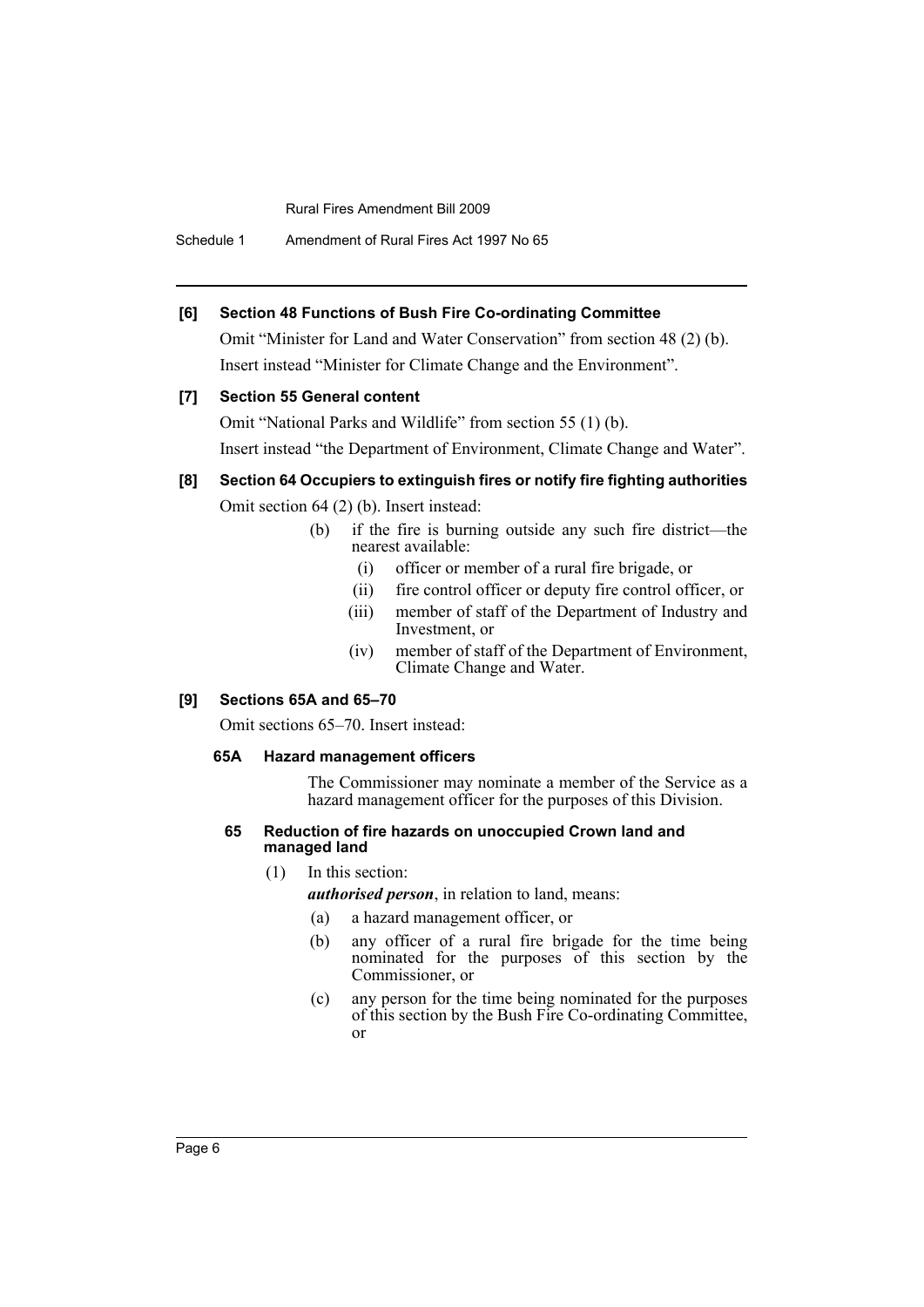Amendment of Rural Fires Act 1997 No 65 Schedule 1

- (d) a person exercising functions under a bush fire risk management plan, or
- (e) an authorised officer of a fire fighting authority.
- (2) An authorised person may, with the permission of the fire fighting authority or other authority responsible for unoccupied Crown land or managed land or a person nominated by the authority to give such permission, enter the land and carry out bush fire hazard reduction work with the assistance of such other persons as the authorised person considers to be necessary for the purpose.
- (3) The authority responsible for unoccupied Crown land or managed land is to be taken to have given the permission under this section to the extent necessary to give effect to a bush fire risk management plan.
- (4) If permission under this section is given subject to conditions, the conditions must be complied with.

#### **66 Bush fire hazard reduction notices**

- (1) A hazard management officer may, by notice in writing, require the owner or occupier (not being a public authority) of any land to carry out bush fire hazard reduction work specified in the notice on the land.
- (2) A hazard management officer must serve a notice under this section if required to do so by a bush fire risk management plan applicable to the land that is in force.
- (3) A hazard management officer must issue a bush fire hazard reduction certificate in respect of any bush fire hazard reduction work required by a notice issued in accordance with subsection (2).
- (4) A notice under this section may specify:
	- (a) the circumstances in which, conditions under which, places at which and manner and time within which the bush fire hazard reduction work is to be carried out, and
	- (b) any means by which the bush fire hazard reduction work is to be carried out and alternative means other than fire by which the work should, if practicable, be carried out.
- (5) The time within which bush fire hazard reduction work is to be carried out must not be less than 7 days after the notice is given.
- (6) The requirements and conditions so specified must include any requirements specified in a bush fire risk management plan that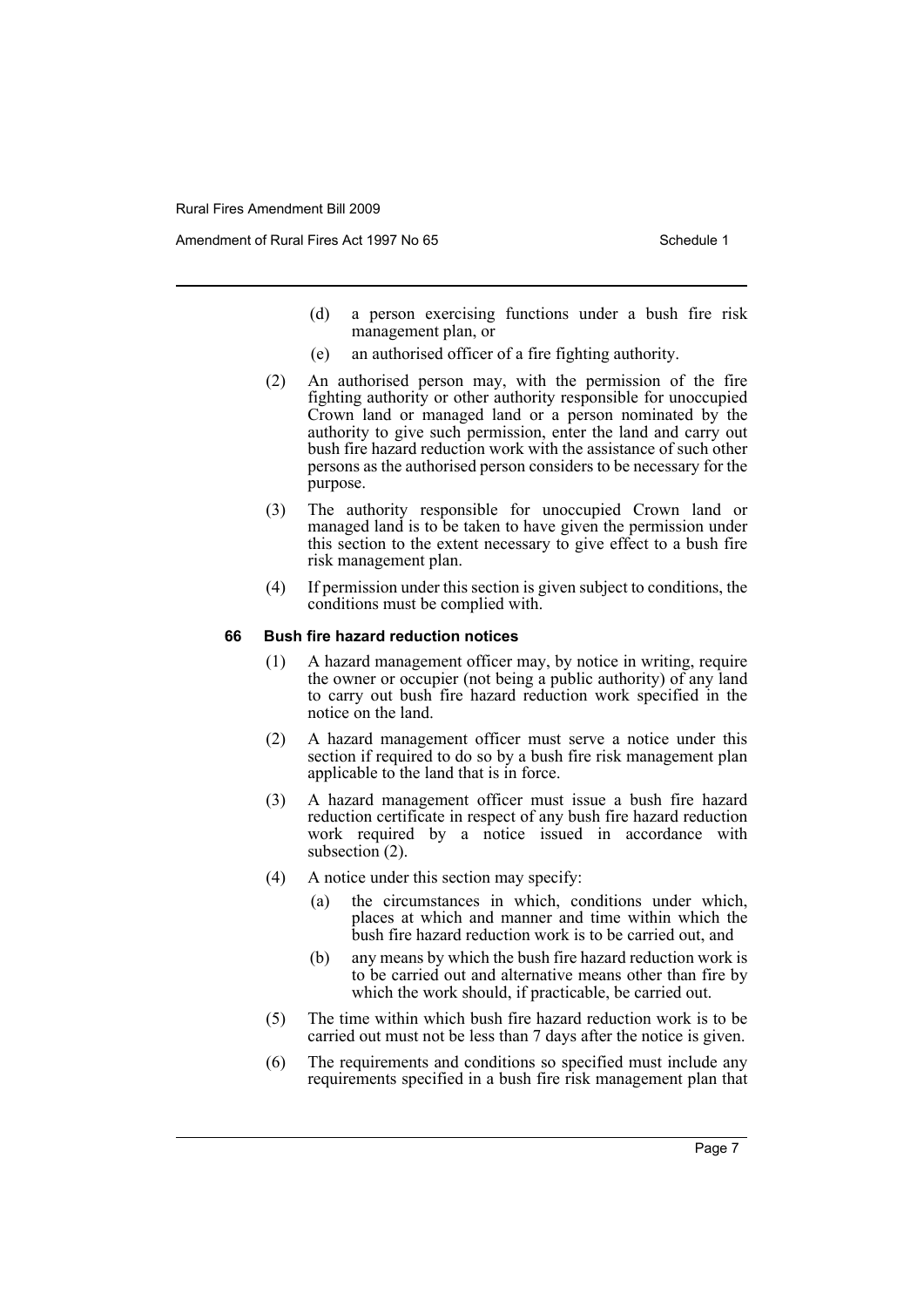is applicable to the land and is in force and may include a requirement or condition that the burning of fire breaks or of combustible matter or other material:

- (a) must, in a fire district constituted under the *Fire Brigades Act 1989*, be carried out by or under the supervision of the fire brigade in the district or the officer or fire fighter in charge of the fire brigade, or
- (b) must, outside a fire district, be carried out by or under the supervision of the rural fire brigade specified in the notice or an appropriate officer of the rural fire brigade or any hazard management officer.
- (7) A notice requiring the establishment of a fire break cannot require an occupier or owner to kill or remove any trees that are reasonably necessary:
	- (a) for shade, shelter, windbreak or fodder purposes, or
	- (b) for the protection of threatened species, populations, ecological communities or critical habitats within the meaning of the *Threatened Species Conservation Act 1995*.

**Note.** See section 54 (2) for other possible limitations.

(8) An occupier or owner to whom a bush fire hazard reduction notice is given must, despite the fact that a fire permit has not been granted under Division 5, comply with the requirements specified in the notice.

Maximum penalty: 50 penalty units or imprisonment for 12 months.

(9) A notice under this section that is the subject of an objection or appeal under section 67 or 68 does not have effect until the objection or appeal is finally determined.

#### **67 Objection to notices**

- (1) The owner or occupier of land on whom a notice has been served under section 66 may, within 7 days of the service of the notice, lodge an objection with the hazard management officer who served the notice stating the grounds of objection, or, if that officer is not available, any other hazard management officer.
- (2) If a person lodges an objection, the hazard management officer and the person must genuinely attempt to resolve the matter by consultation having regard to:
	- (a) the provisions of any bush fire risk management plan applicable to the land that is in force, and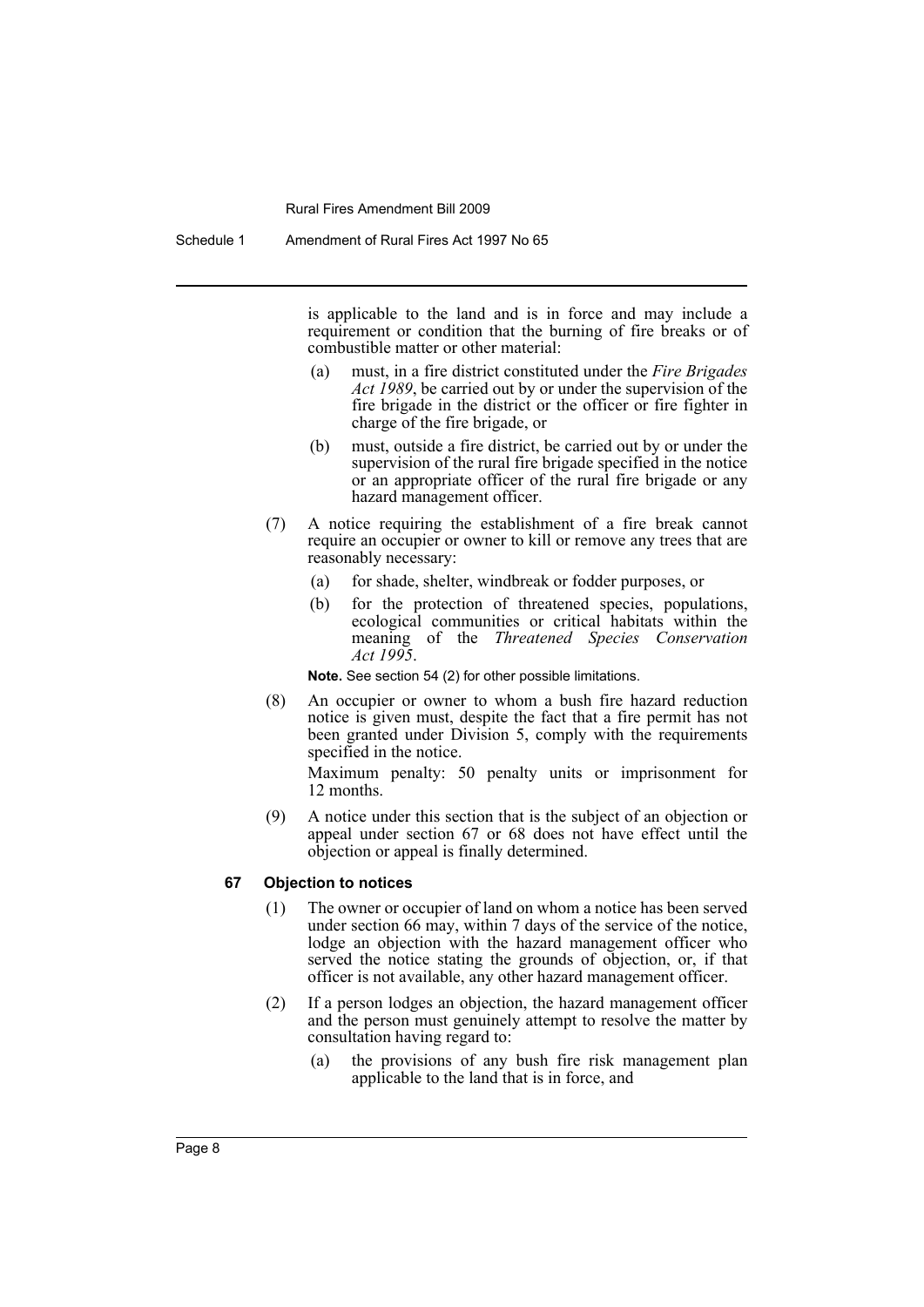Amendment of Rural Fires Act 1997 No 65 Schedule 1

- (b) the matters referred to in section 66 (7), and
- (c) the proper needs for conservation, and
- (d) such other matters as may be prescribed by the regulations.
- (3) Within 14 days of the lodging of an objection, the hazard management officer must:
	- (a) confirm the notice, or
	- (b) vary the notice, if the hazard management officer is satisfied that the variation will appropriately address the threat of fire, or
	- (c) withdraw the notice, if the hazard management officer is satisfied that there is no longer any need for the notice to be served.
- (4) If the hazard management officer confirms or varies the notice, the officer must give the person who lodged the objection notice of the decision and must specify a time after the notice is given within which the person must comply with the notice as confirmed or varied.

#### **68 Appeal against notices**

- (1) If a person has lodged an objection under section 67 and:
	- (a) the hazard management officer has failed to confirm, vary or withdraw the notice within 14 days, or
	- (b) the person is not satisfied with the confirmation or variation of the notice,

the person may appeal in writing to the Commissioner within 7 days of the end of the 14 day period or the date of the confirmation or variation, whichever is earlier, stating the grounds of appeal.

- (2) The Commissioner must:
	- (a) consider the appeal within a reasonable time, and
	- (b) take into account all relevant circumstances, including the matters referred to in section 67 (2).
- (3) After considering the appeal, the Commissioner must:
	- (a) confirm the notice, or
	- (b) vary the notice in any way the Commissioner thinks fit, or
	- (c) cancel the notice.
- (4) If the Commissioner confirms or varies the notice, the Commissioner must give the person who lodged the appeal notice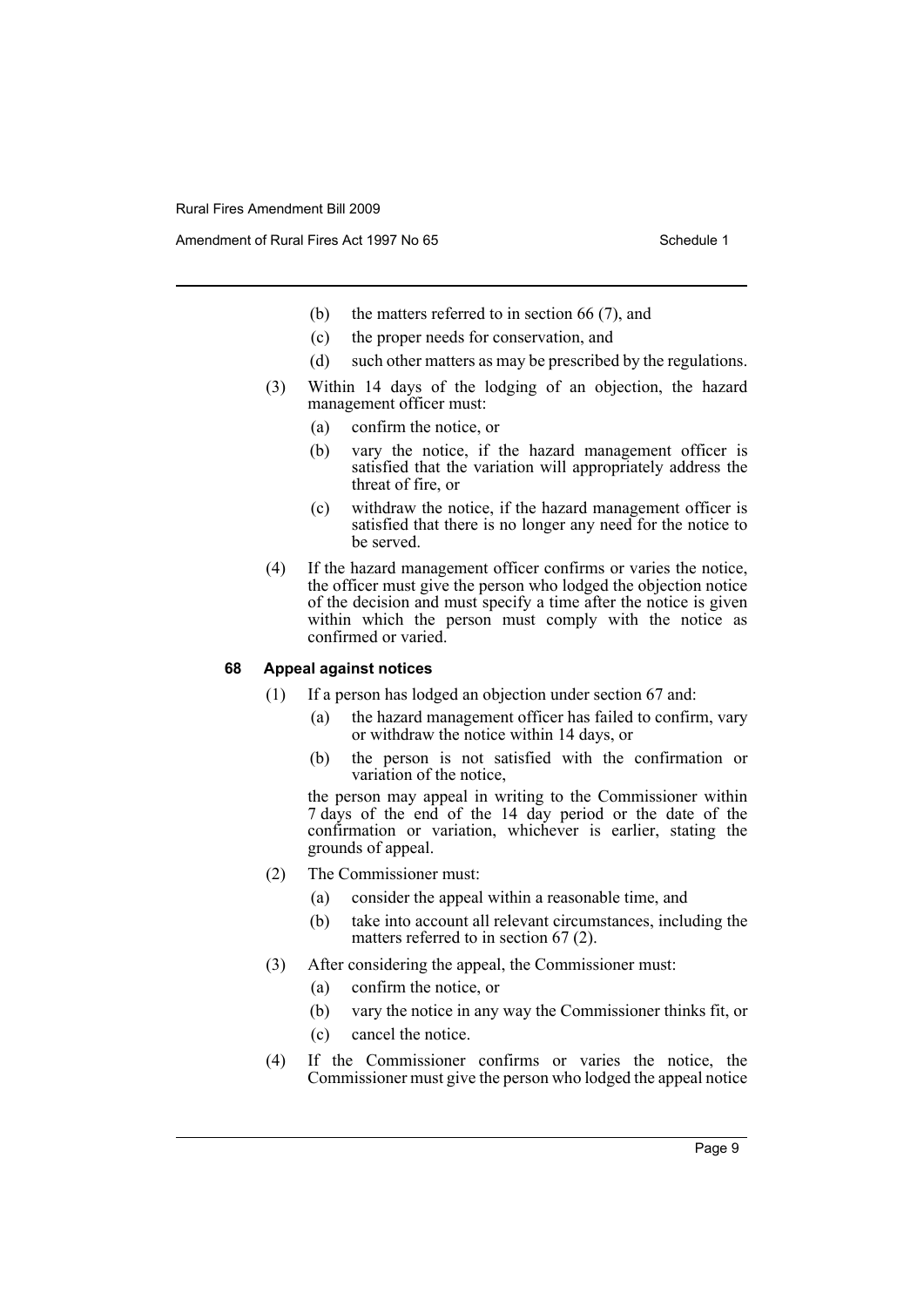Schedule 1 Amendment of Rural Fires Act 1997 No 65

of his or her decision and must specify a time after the notice is given within which the person must comply with the notice as confirmed or varied.

#### **69 Powers and duties of hazard management officer**

- (1) A hazard management officer may, for the purpose of forming an opinion as to:
	- (a) whether a notice under section 66 should be served on the occupier or owner of any land, or
	- (b) whether or not such a notice has been complied with,

enter during the daytime any part of the land (other than a dwelling-house) that it is necessary to inspect in order to form that opinion.

- (2) A hazard management officer who requires an occupier or owner of land to take action under a bush fire hazard reduction notice must give notice in the approved form to such persons or bodies as may be prescribed by the regulations.
- (3) It is a duty of a hazard management officer to keep a record of whether or not bush fire hazard reduction work has been carried out in accordance with a bush fire hazard reduction notice.

**Note.** The Land and Environment Court has jurisdiction to hear and dispose of proceedings under this Act. See section 20 of the *Land and Environment Court Act 1979*.

#### **70 Bush fire hazard reduction work in default of compliance with notice**

(1) In this section:

*relevant notice* means:

- (a) a bush fire hazard reduction notice, or
- (b) if a bush fire hazard reduction notice is the subject of an objection or appeal, a notice under section 67 (4) or 68 (4), respectively.
- (2) If within the time specified in the relevant notice the owner or occupier to whom it is given fails to comply with any requirement of the notice, the Commissioner may, without prejudice to the liability of the owner or occupier, enter on the land and carry out the bush fire hazard reduction work the owner or occupier was required to do under the notice.
- (3) Any costs incurred by the Commissioner in carrying out such work (including costs incurred in obtaining the approval of any local or public authority under any other law to carry out the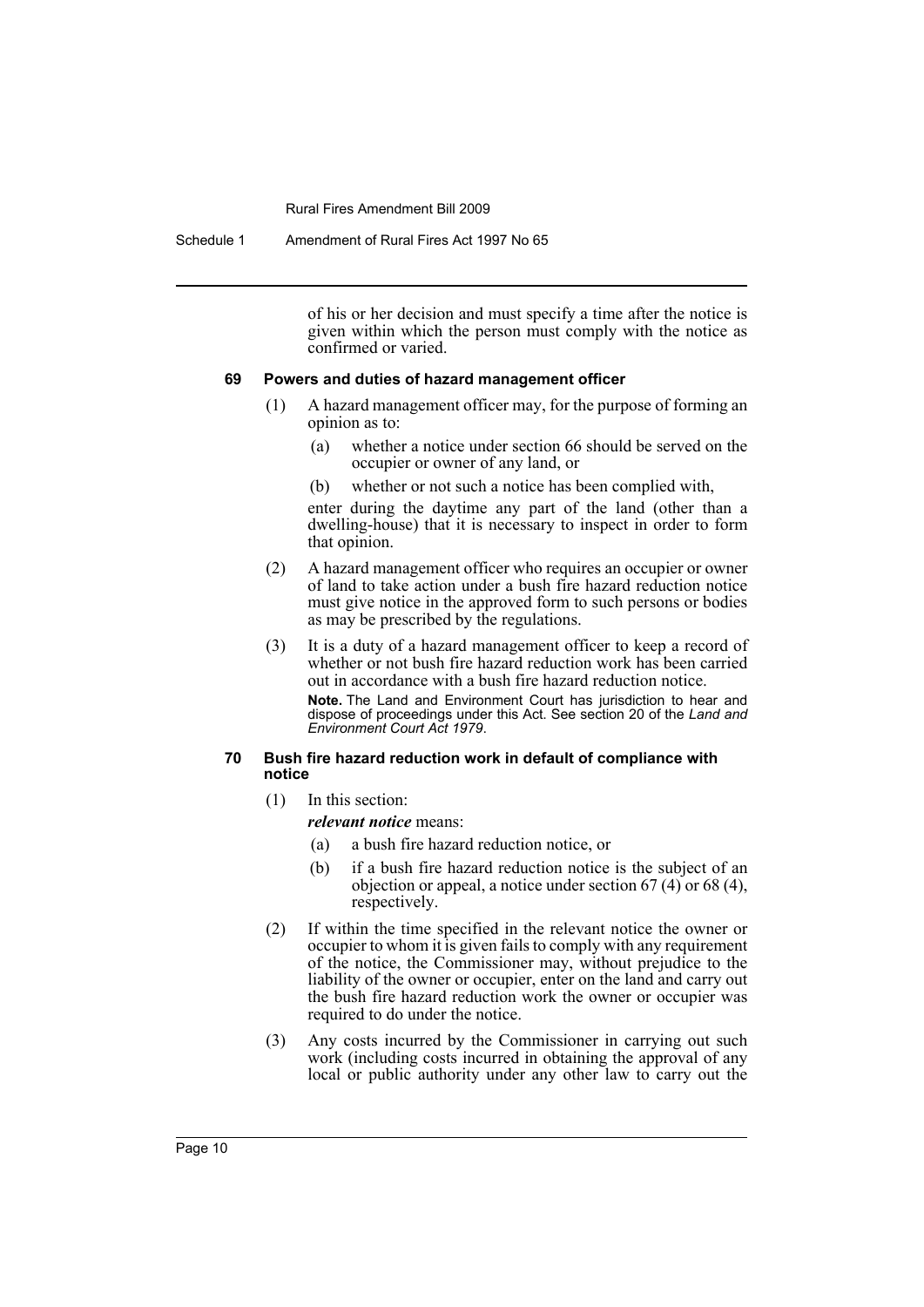Amendment of Rural Fires Act 1997 No 65 Schedule 1

work) may be recovered from the owner or occupier of the land as a debt due to the Crown in a court of competent jurisdiction.

#### **[10] Section 71 Defence to court proceedings**

Omit "expenses" from section 71 (b). Insert instead "costs".

## **[11] Section 73 Bush fire hazard reduction by Commissioner**

Omit "74F" from section 73 (1) (c). Insert instead "74E (2)".

## **[12] Section 74**

Omit the section. Insert instead:

#### **74 Bush fire hazard reduction reports**

- (1) Each public authority that is responsible for managed land must report to the Commissioner not later than 3 months after the end of the financial year on its activities to reduce bush fire hazards on the managed land during the preceding financial year.
- (2) The report must include:
	- (a) details of the extent of implementation of any scheme for the reduction of bush fire hazards set out in a bush fire risk management plan that applies to the land, and
	- (b) information about such other matters (if any) as are prescribed by the regulations.
- (3) The annual report of the Service prepared under the *Annual Reports (Departments) Act 1985* must include details of information contained in a report under this section for the year to which the annual report relates.

## **[13] Section 74C How and to whom are complaints to be made**

Omit section 74C (3). Insert instead:

(3) A local authority must refer any complaint made to it under this Division to the Commissioner within 14 days of receipt of the complaint.

## **[14] Section 74D Investigation of complaint**

Omit "or local authority" wherever occurring.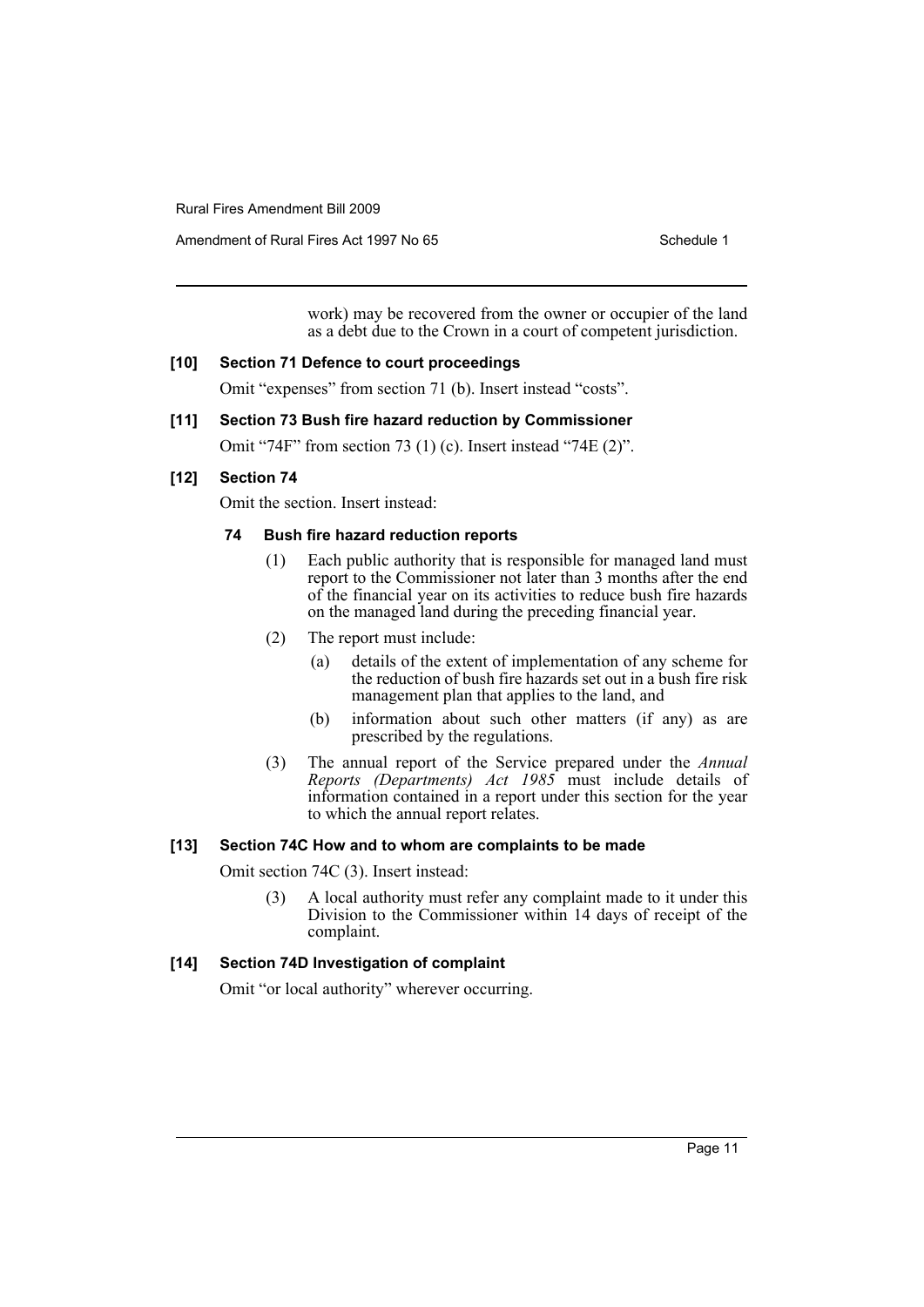Schedule 1 Amendment of Rural Fires Act 1997 No 65

#### **[15] Section 74D (3)**

Omit "or a local authority".

#### **[16] Sections 74E and 74F**

Omit sections 74E–74H. Insert instead:

#### **74E Action that may be taken by Commissioner if bush fire hazard exists**

- (1) If the Commissioner finds that a bush fire hazard exists on land (other than land for which a public authority is responsible) to which a bush fire hazard complaint relates, the Commissioner:
	- (a) may direct a hazard management officer to serve a notice under section 66 on the owner or occupier of the land if no bush fire hazard reduction notice has been served on the owner or occupier of the land, or
	- (b) may, subject to sections 67 and 68, exercise his or her powers under section 70 in respect of the land if a bush fire hazard reduction notice has been served on the owner or occupier of the land.
- (2) If the Commissioner finds that a bush fire hazard exists on land to which a complaint made to the Commissioner relates because a public authority has failed to take notified steps, or otherwise perform a duty imposed on it as referred to in section 63, the Commissioner may, by notice in writing served on the public authority, require it to carry out such bush fire hazard reduction work as is specified by the Commissioner.
- (3) If the public authority fails to carry out the specified work within a reasonable time after service of the notice, the Commissioner may carry out bush fire hazard reduction work on the land under section  $\overline{73}$ .

#### **74F Complainant to be notified of action taken**

If any action is taken by the Commissioner in relation to a bush fire hazard complaint, the Commissioner must, as soon as practicable after it is taken, advise the complainant of the action taken.

#### **[17] Section 100E Issuing and certifying authorities**

Omit section 100E (1). Insert instead:

(1) The *issuing authority* for a bush fire hazard reduction certificate in respect of bush fire hazard reduction work to be carried out on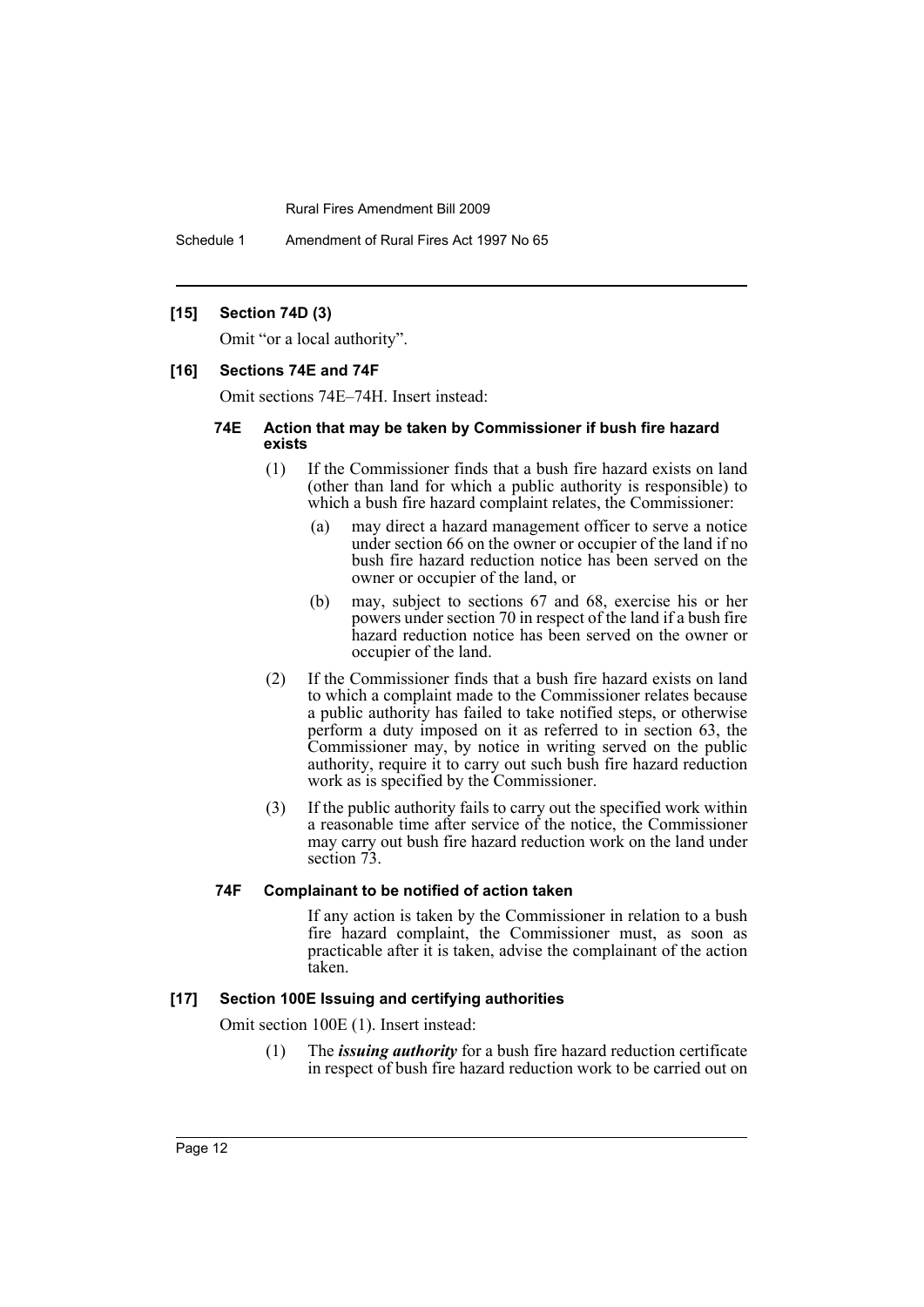Amendment of Rural Fires Act 1997 No 65 Schedule 1

private land by a person other than the Commissioner or a local authority is:

- (a) the local authority of the area in which the land is situated, or
- (b) the Commissioner.

#### **[18] Section 100F Issue of bush fire hazard reduction certificates**

Omit "A local authority or public authority" from section 100F (9).

Insert instead "A public authority, a local authority or the Commissioner".

#### **[19] Section 100K Consultation on draft codes**

Omit section 100K (1). Insert instead:

- (1) The Commissioner must, in preparing a draft bush fire environmental assessment code, consult with, and take into account any recommendations made by or on behalf of the following:
	- (a) the Director-General of the Department of Planning,
	- (b) the Director-General of the Department of Environment, Climate Change and Water,
	- (c) the Nature Conservation Council of New South Wales,
	- (d) the NSW Farmers' Association,
	- (e) the Local Government Association of New South Wales,
	- (f) the Shires Association of New South Wales,
	- (g) the Director-General of the Department of Industry and Investment,
	- (h) the Commissioner of NSW Fire Brigades,
	- (i) the Chief Executive of the Land and Property Management Authority.

#### **[20] Section 100M Approval of code**

Omit "Minister for the Environment".

Insert instead "Minister for Climate Change and the Environment".

#### **[21] Section 123 Membership and procedure of Advisory Council**

Omit "NSW Farmers Association" from section 123 (1) (f). Insert instead "NSW Farmers' Association".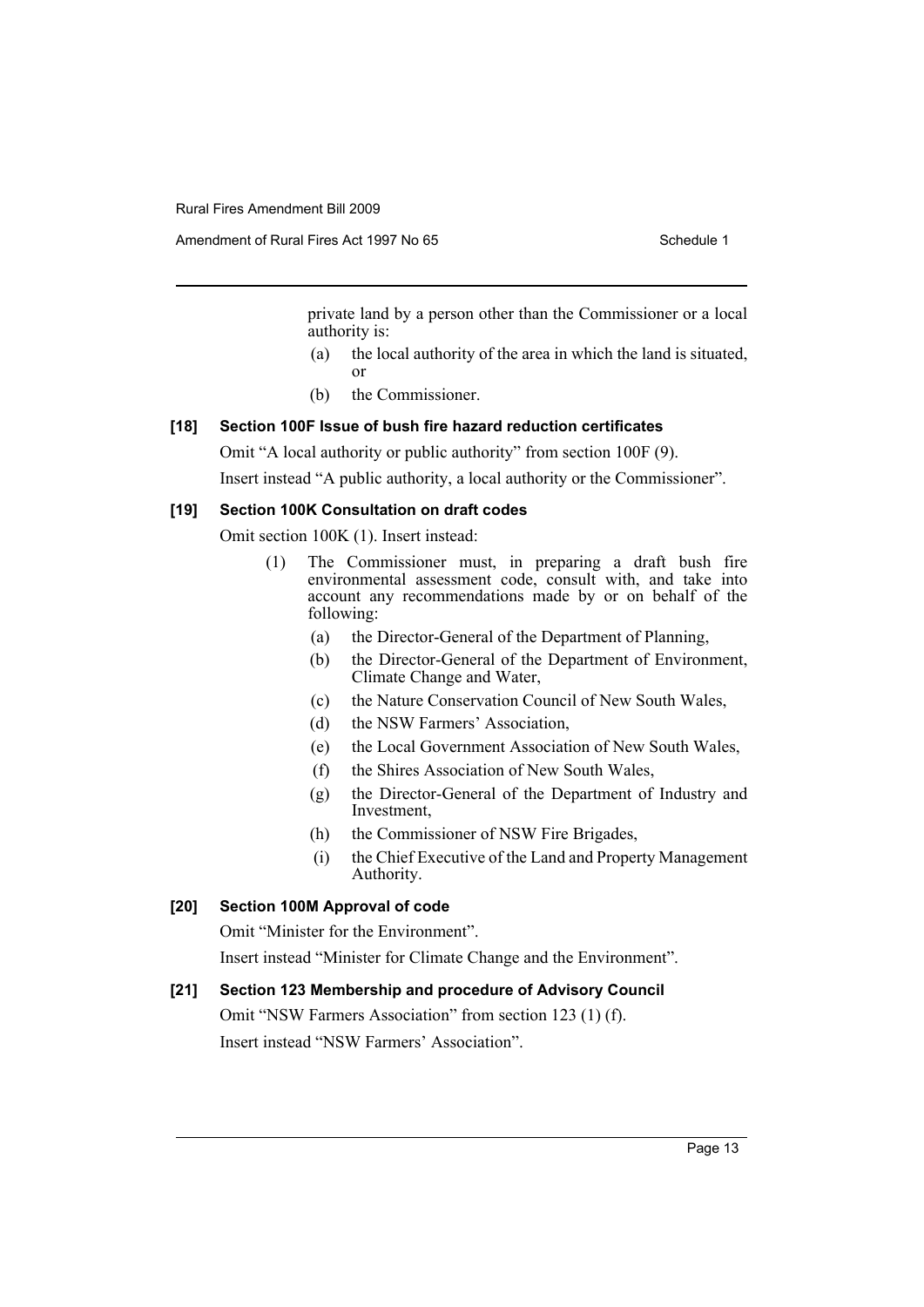Schedule 1 Amendment of Rural Fires Act 1997 No 65

#### **[22] Section 128 Protection from liability**

Omit "National Parks and Wildlife" from paragraph (e) of the definition of *protected person or body* in section 128 (2).

Insert instead "the Department of Environment, Climate Change and Water".

#### **[23] Schedule 3 Savings, transitional and other provisions**

Insert at the end of clause 1 (1): *Rural Fires Amendment Act 2009*

#### **[24] Schedule 3**

Insert at the end of the Schedule with appropriate Part and clause numbering:

# **Part Provisions consequent on enactment of Rural Fires Amendment Act 2009**

#### **Definition**

In this Part: *amending Act* means the *Rural Fires Amendment Act 2009*.

## **Bush fire hazard reduction**

Any action taken or commenced under Division 2 or 2A of Part 4 of this Act before the commencement of section 65A (as inserted by the amending Act) is not affected by the amending Act, and any such action may be continued or completed as if the amending Act had not been enacted.

#### **Existing Bush Fire Co-ordinating Committee**

The amendment of section 47 by the amending Act does not affect the appointment of a person holding office as a member of the Bush Fire Co-ordinating Committee immediately before the commencement of that amendment.

#### **[25] Dictionary**

Omit "the National Parks and Wildlife Service" from paragraph (c) of the definition of *fire fighting authority*.

Insert instead "the Department of Environment, Climate Change and Water".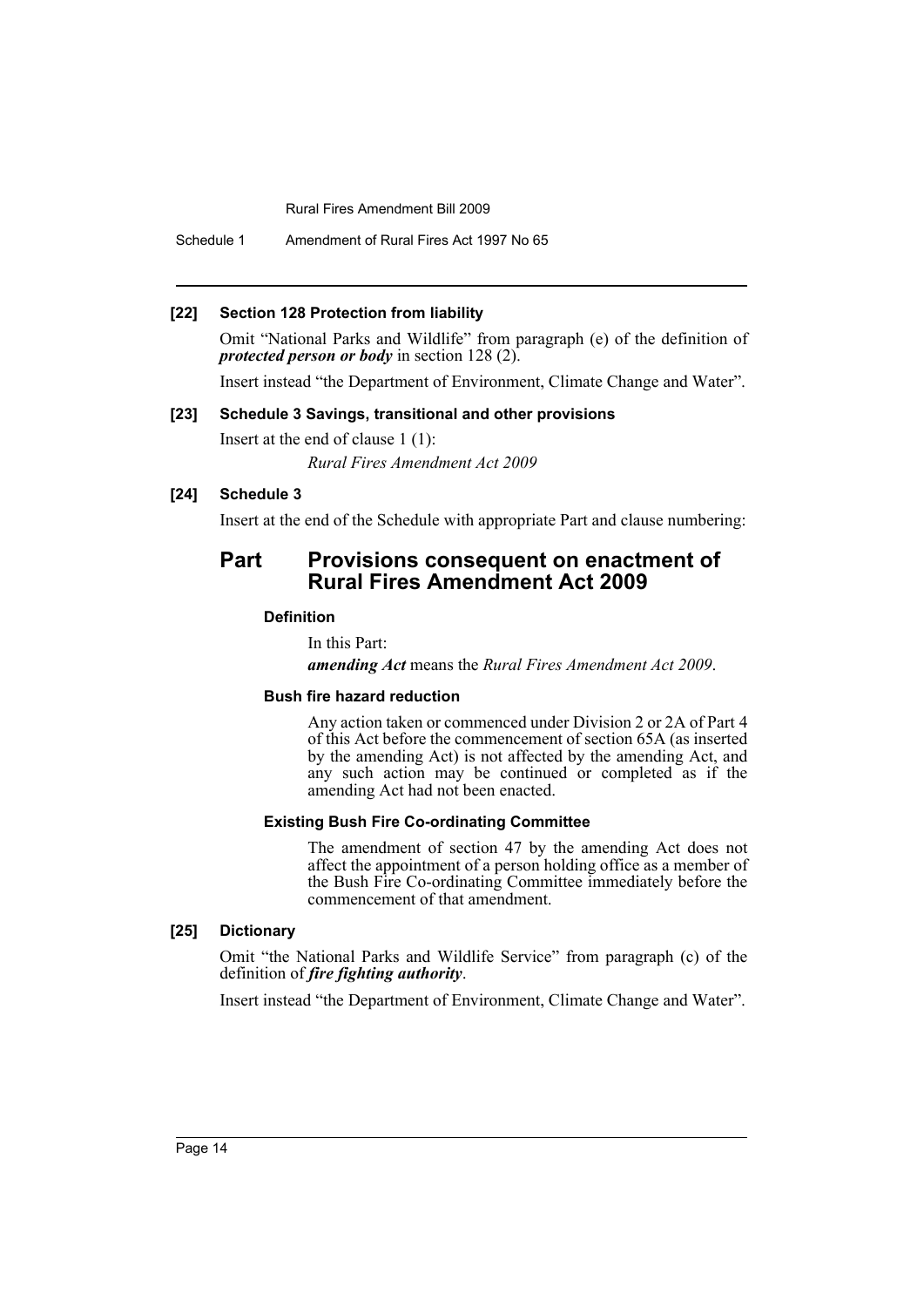Amendment of Rural Fires Act 1997 No 65 Schedule 1

# **[26] Dictionary, definition of "hazard management officer"**

Insert in alphabetical order:

*hazard management officer* means a person nominated as a hazard management officer under section 65A.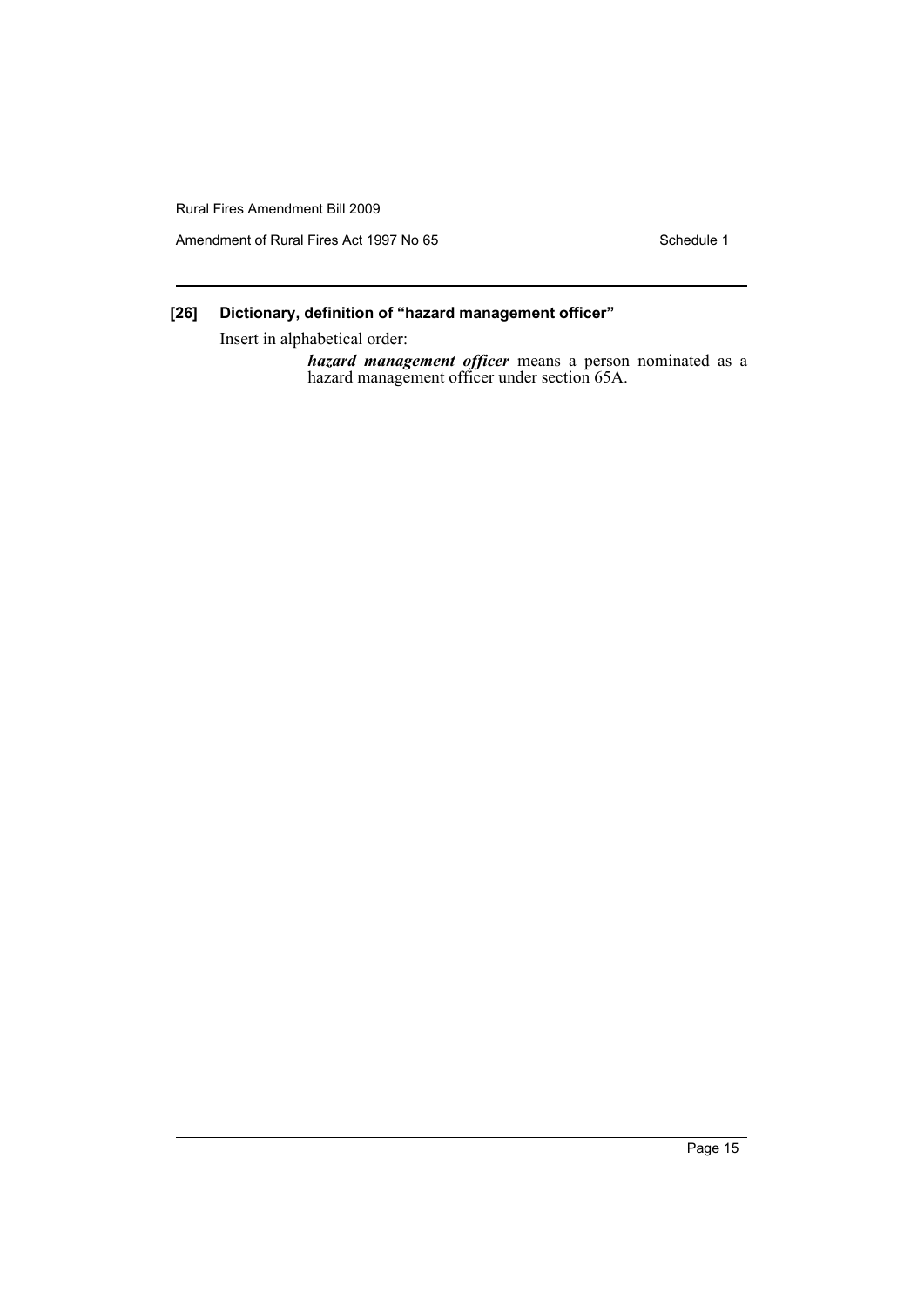Schedule 2 Amendment of other legislation

# <span id="page-16-0"></span>**Schedule 2 Amendment of other legislation**

## **2.1 Fire Brigades Act 1989 No 192**

#### **Section 83 Delegation**

Insert "or any other" after "under this" in section 83 (1).

## **2.2 Rural Fires Regulation 2008**

## **[1] Clauses 14 (b) (ii) and 41 (e) (iii)**

Omit "the Department of Lands" wherever occurring. Insert instead "the Land and Property Management Authority".

## **[2] Clauses 14 (c), 34 (1) and 47 (c) (iv)**

Omit "Department of Environment and Climate Change" wherever occurring. Insert instead "Department of Environment, Climate Change and Water".

## **[3] Clause 14 (d)**

Omit "Department of Primary Industries".

Insert instead "Department of Industry and Investment".

# **[4] Clause 14 (h)**

Omit "NSW Farmers Association".

Insert instead "NSW Farmers' Association".

#### **[5] Clause 31 Bush fire hazard reduction work required by hazard management officers**

Omit clause 31 (1). Insert instead:

(1) For the purposes of section 69 (2) of the Act, a hazard management officer who by a bush fire hazard reduction notice requires the occupier or owner of any land to burn fire breaks or combustible matter or other material on relevant land must send a copy of the bush fire hazard reduction notice to the office of the Department of Environment, Climate Change and Water or the Forestry Commission nearest to the relevant land.